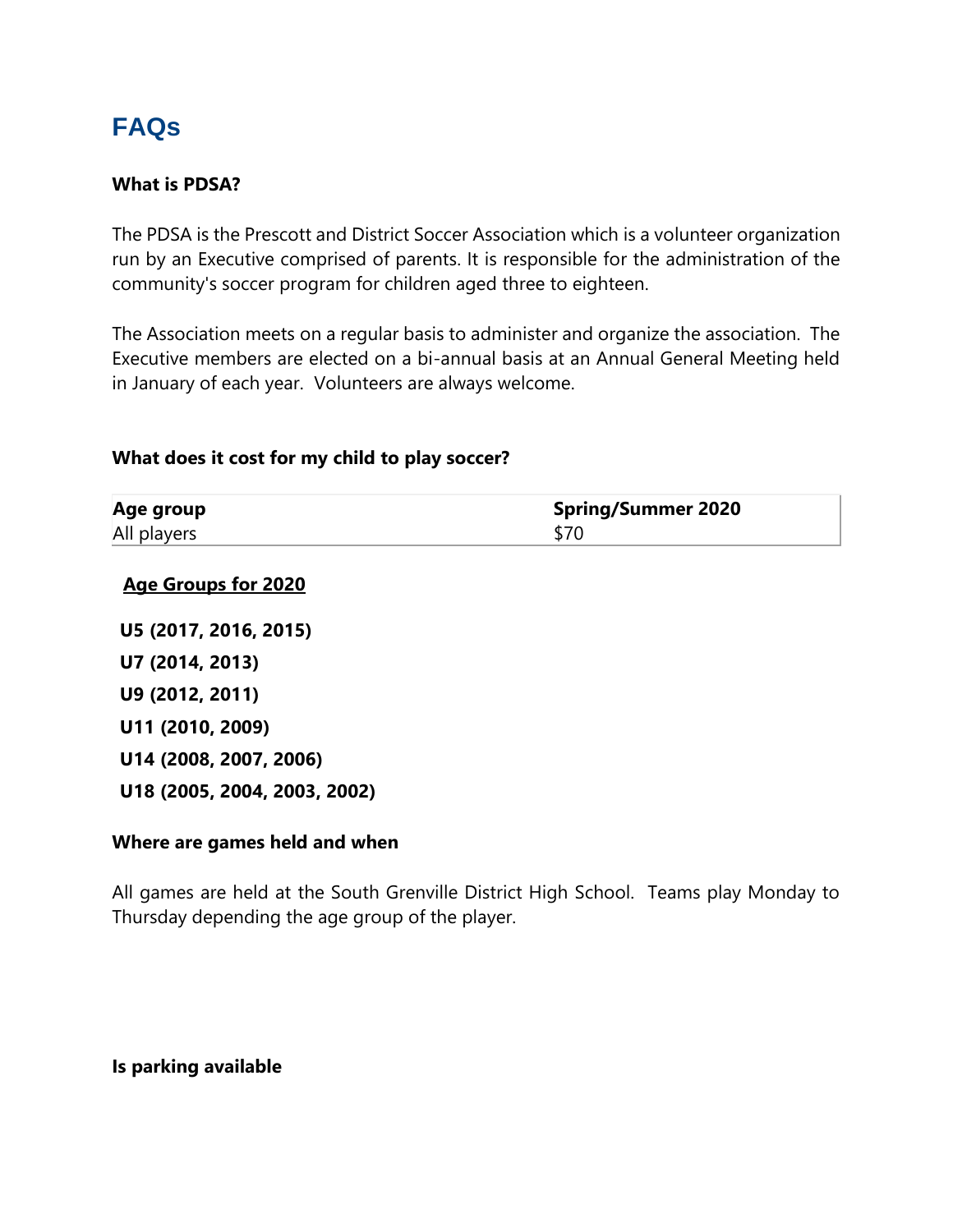There is a large amount of parking available at South Grenville District High School. Under the Ontario Fire Code there is a responsibility for the High School to maintain a fire route for the building. Everyone is asked to help with this by not parking in the areas designated as NO PARKING. At the back of the school and in the bus load zones, there are some areas marked on the pavement as NO Parking which is there to allow room for a Fire Truck to maneuver around the building necessary. Provincial Offence Act Tickets and or Towing may occur for violators on school property.

Drivers are also asked to be careful and aware of their speed when driving in the parking lot.

#### **Are bathrooms facilities available**

Unfortunately PDSA is unable to supply toilet facilities at the South Grenville District High School due to their requirement that portable toilets would have to be removed at the end of each day. Nor is the High School accessible.

#### **Does the registration fee cover uniforms?**

The registration fee includes a team jersey, soccer shorts and long soccer socks which must be worn over shin guards. The player's family is responsible for shin guards which must be worn by every player. Cleats are strongly recommended but not required.

#### **Are games cancelled due to the weather?**

PDSA has a weather policy which can be found under the Policy Section of the website. All games where weather may be an issue are assessed at the South Grenville District High School fields prior to each game. Players are urged to come to the field to obtain the official decision based on the weather. Games are not rescheduled but are incorporated into the schedule during the year.

#### **Why no earrings or other jewelry?**

The PDSA policy on this subject states: "Articles that may constitute a danger to the wearer or any other player must be removed, i.e. jewelry, watches, barrettes, chains, belts, head coverings with any visor or protrusions, etc." Earrings may not be taped.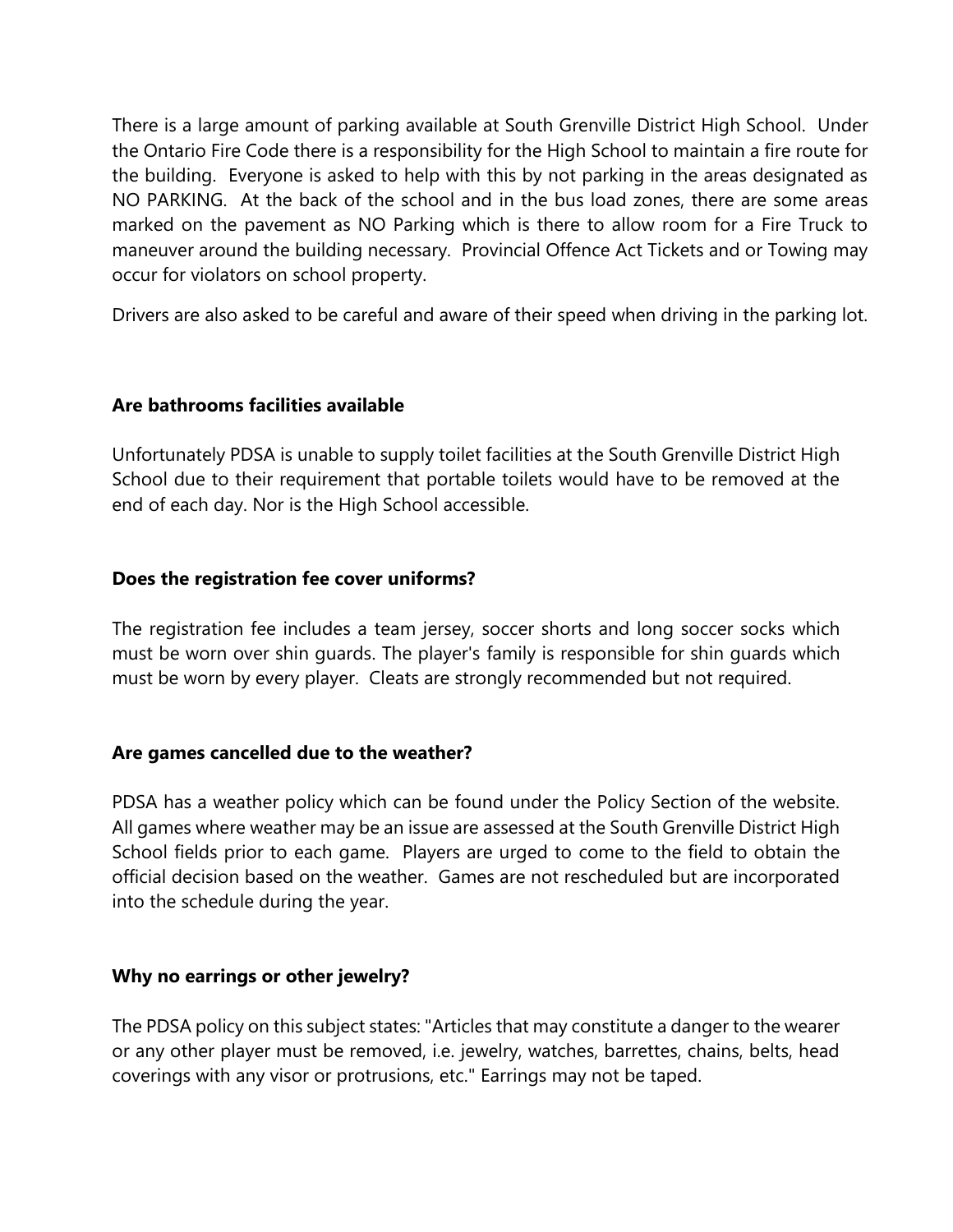**Exception:** For the Under 5 Division earrings may be worn, but for the safety of all players; parents are urged to remove their child's earrings.

#### **What does our registration fee cover?**

- The registration fee is set each year and is designed to cover the following program costs:
- Cost for referees for each match
- Team equipment balls, discs etc
- Team jersey, shorts and socks
- Insurance coverage
- Training for referees
- Basic Administrative costs of the PDSA organization
- Trophies and medallions given by the PDSA
- Free pizza, hot dogs and drinks at the Year End Playoff Day
- Field equipment (goals, nets, corner flags, etc.)
- Field maintenance
- Field usage charges by South Grenville District High School

## **What is the PDSA soccer program?**

PDSA runs a co-ed, fifteen week soccer program from mid May to mid August each year.

U5 players play once a week on Tuesday nights at 6 p.m.

U7 players play twice a week on Tuesday and Thursday at 6 p.m.

U9 players play twice a week on Tuesday and Thursday at 7 p.m.

U11 players play twice a week on Monday and Wednesday at 6 p.m.

U14 players play twice a week on Monday and Wednesday at 6 p.m. or 7 p.m.

U18 players play twice a week on Tuesday and Thursday at 6 p.m. or 7 p.m.

Theoretically, PDSA tries to make all the teams even in terms of talent. However, we have no way of predicting the ever-changing soccer talents of children.

#### **How are coaches selected?**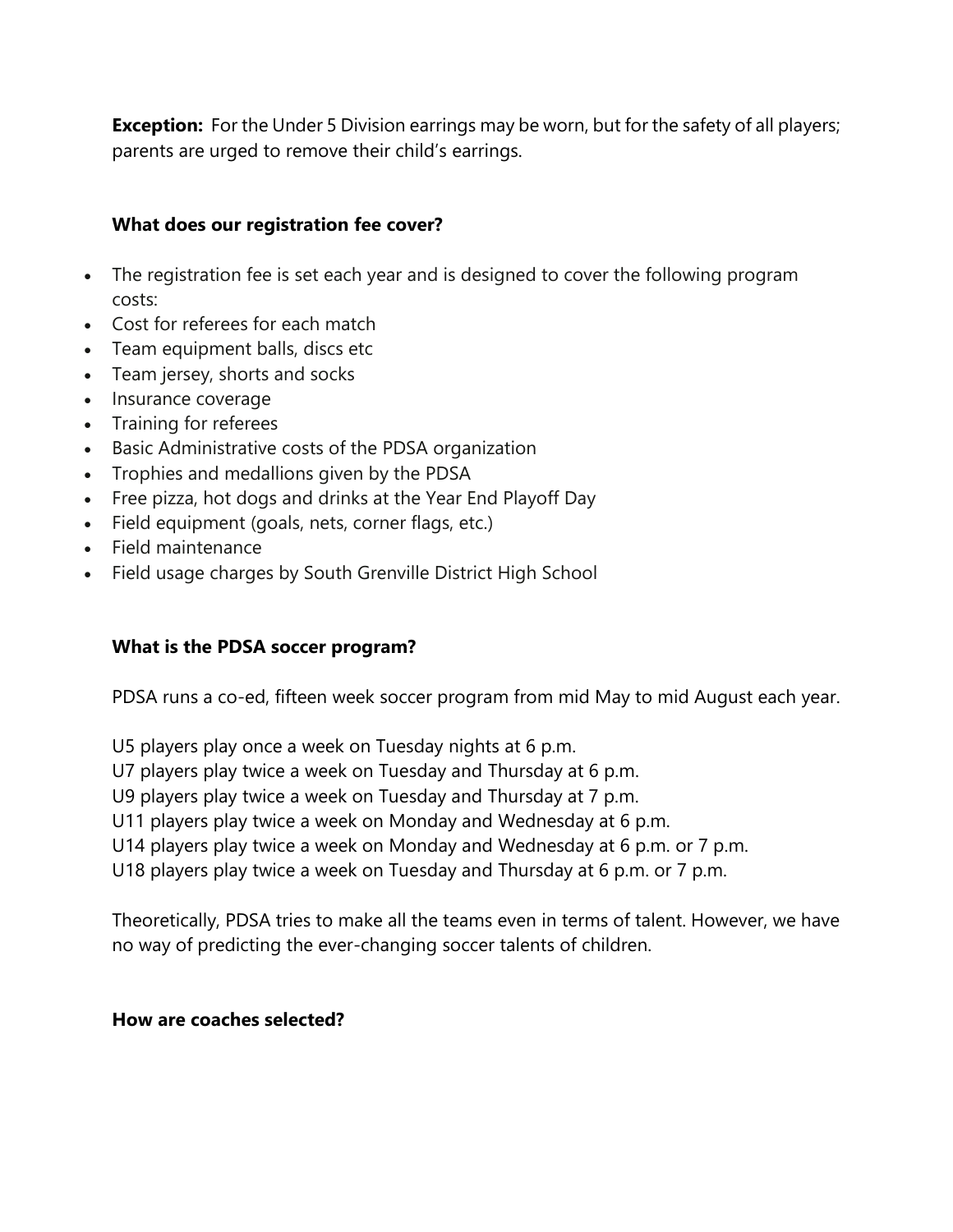The PDSA depends upon parents to volunteer as coaches. Unfortunately, volunteer coaches are often in short supply. If you think you might be interested, we encourage you fill out a Coach's Registration form at registration or contact a member of the executive. Please don't be reluctant to volunteer, even if you're not athletic and know nothing about soccer. Many of our most successful coaches never played soccer and are learning the sport along with their children!

Of course, because most of our volunteer coaches are not professional educators or soccer players, occasionally some parents feel their children are not receiving the best soccer instruction. If you find yourself in this situation, we suggest you pick up a book on soccer and volunteer your services. We can always use assistant coaches, and you will quickly discover the joy of watching the children improve their skills under your guidance.

## **Who decides on which team my child will play?**

The PDSA strives to create teams that are balanced as compared to the other teams. It is the responsibility of the Executive working along with coaches and others to use appropriate means to accomplish this.

# **Is it possible my child will not be assigned to a team?**

Yes. While the PDSA would like to place everyone who wants to play, there are occasions when this isn't possible. If a player attempts to register after April  $30<sup>th</sup>$ , they will be placed on a waiting list and placed on an appropriate team if spaces are available.

Registration preference is given to those whose registration applications are submitted by the published deadline date. Late registrations with the applicable late fee will be considered on a space availability basis.

## **What are a coach's responsibilities?**

Coaches should develop skilled players, promote fun, fair play, and good soccer. Winning is secondary.

Coaches should promote good sportsmanship and must set an example for the players. Coaches should show respect for referees and opponents. Coaches should never publicly question a referee's call of chastise or belittle a referee.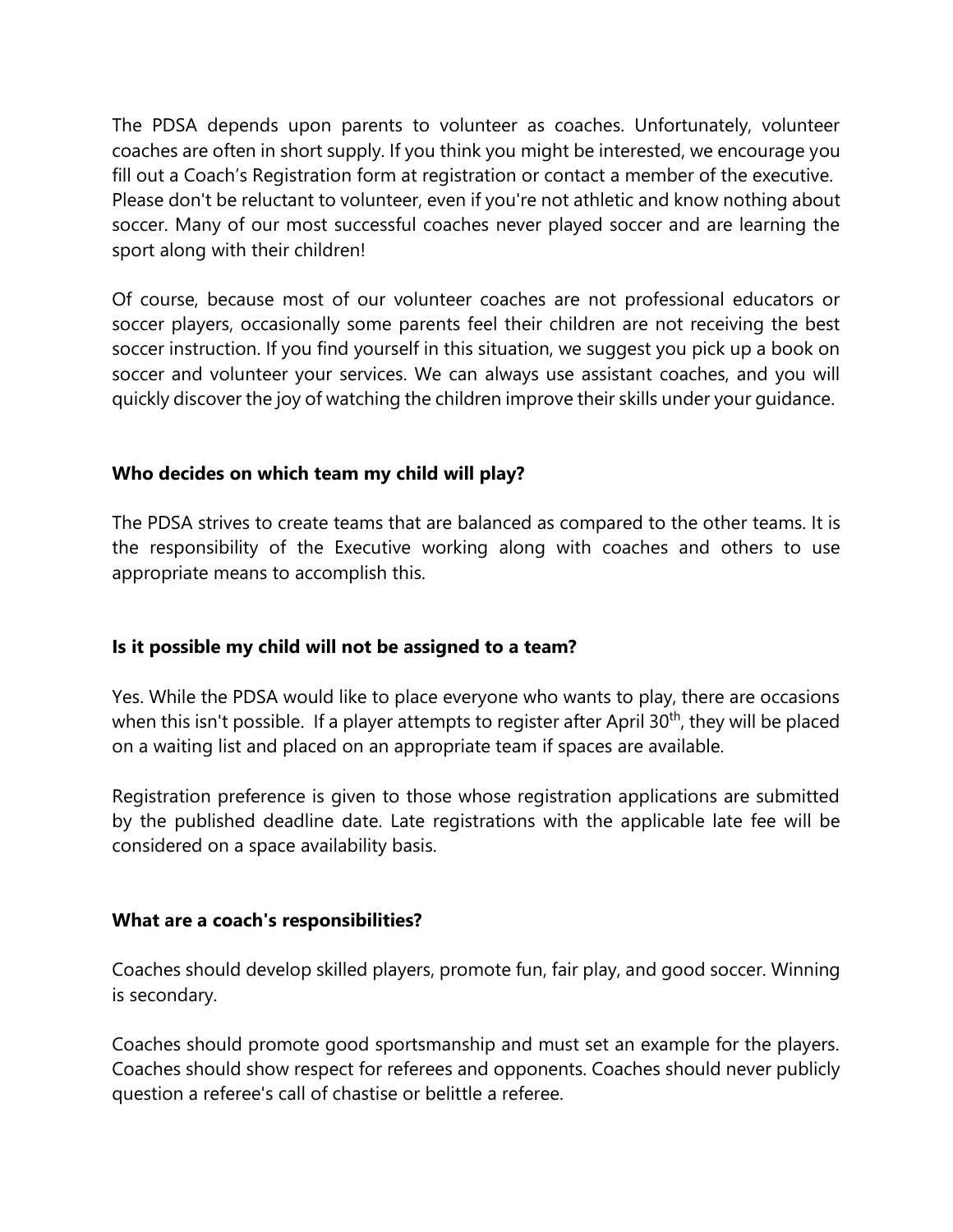Coaches are ultimately responsible for parental conduct during games. Coaches should inform parents of the need for appropriate and respectful behavior on the sidelines, and should speak directly with any parent who fails to act accordingly. A coach should contact a member of the PDSA Executive if they feel uncomfortable dealing with a parent directly.

At the younger ages coaches should expose all players to the various offensive and defensive positions. Position assignments should be rotated, giving players equal time at different positions. As players get older and more experienced, they may show preference for specific positions and develop particular skills. Coaches should balance these considerations with the goal of enhancing an overall team effort. Through all ages, coaches are encouraged, wherever possible to expose all players to as much diversity of the game as appropriate.

Coaches should always remember that they are dealing with children and that the game is for the kids!

## **How are evaluations and assignments conducted?**

Parents and players should understand that:

- Each coach is asked during each season to complete an objective evaluation for each player on the team.
- Team assignments are made with the best interests of players and teams in mind.
- Player assessment will be conducted as fairly as possible.
- Every effort will be made to see that teams are not exclusionary over time and that team assignments reflect an evaluation of each player's current skills and commitment.
- A player's individual success and development results in large part from how the player interacts with the team to which he/she is assigned.

As a parent, you should be supportive of your child and her/his enthusiasm for the sport of soccer regardless of the team assignment. PDSA encourages you to discuss any concerns about team placement with the appropriate convener for your child.

# **What are the PDSA evaluation and placement guidelines?**

For all divisions, a coach's child is placed on the coach's team.

For all divisions, siblings in the same division are place on the same team if requested.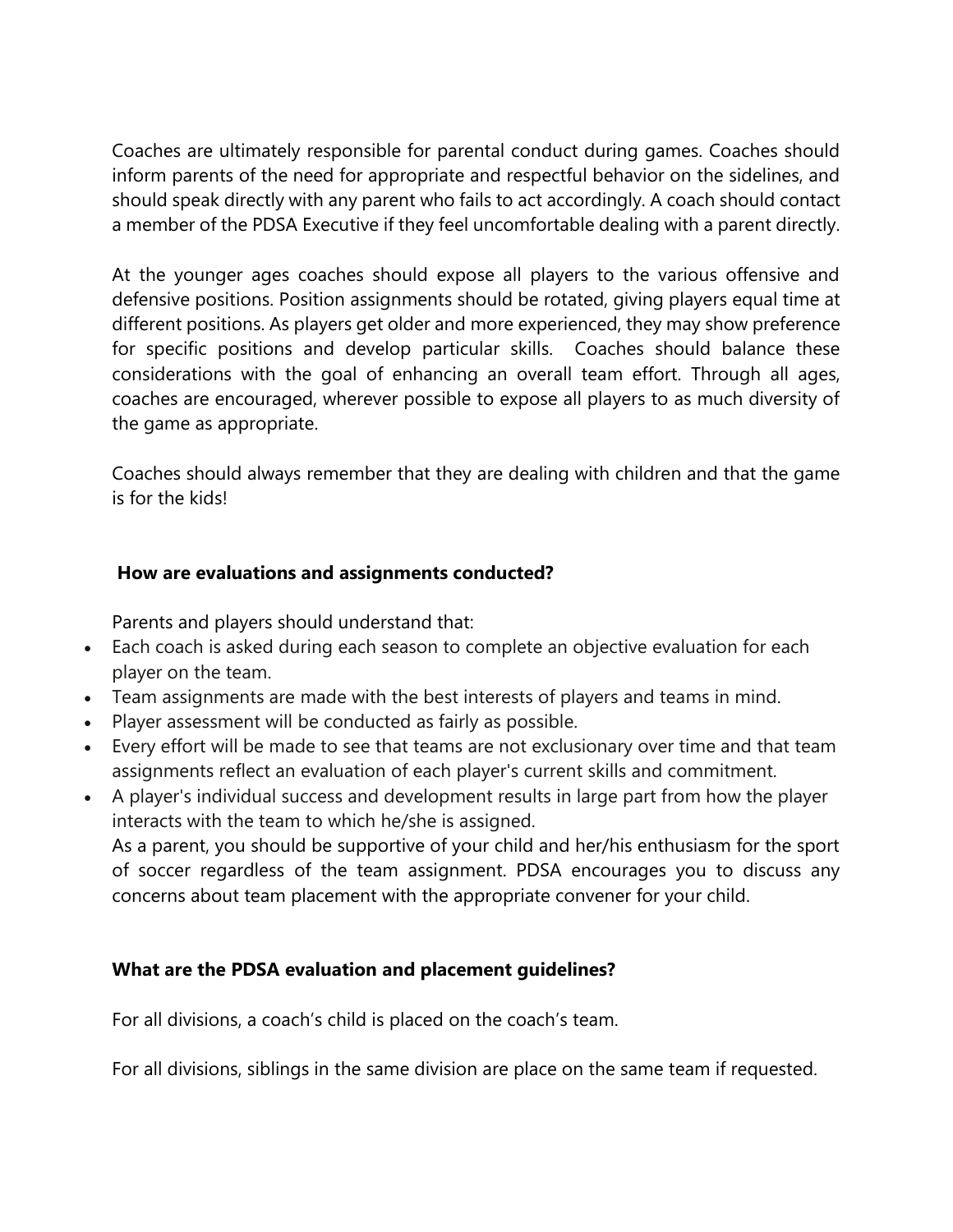U5 – U18

- Returning evaluated players are distributed evenly amongst teams based on the evaluation
- New players are evenly distributed at random based on year of birth and gender
- It is recognized that rating children is difficult, but the goal is to avoid having an excess of players who can dominate and score at will or players who won't cooperate or participate on one team.

This policy is designed to achieve the following goals and objectives:

- **Balanced Teams** while many players have played on a balanced team, many more have not. PDSA tries its best to avoid any emphasis on winning or losing, teams that constantly struggle to get a goal or two are not having the same experience as the others.
- **Exposure to a Variety of Coaches** PDSA feels that players will benefit from working with different coaches who may have different strengths and skills.
- **A Community-Wide Social Experience**  PDSA favours a cooperative community wide approach. Children will meet peers from other schools and communities. By avoiding grouping children into tight neighborhood/school groups, PDSA feels the disruption of mixing teams the following year will be minimized. There is clearly a large social component to playing soccer and if parents can convey to their children this great opportunity for making new friends while learning the game and having fun, it is a winwin situation for everyone.

PDSA firmly believes that by following these procedures all teams will be formed in a consistent and fair manner and that all players will have a greater opportunity for growth and development.

## **When will I know when my child has been placed on a team?**

Team selection takes place end of April/beginning of May. A Coaches' meeting is held early May and coaches receive their team roster. They will then call all the players on their roster, identifying themselves, the name of the team and the date of the first night soccer. It is important for parents to write down the name and telephone number of the coach and the name of the team in order to avoid confusion at the field on the first night of soccer.

## **How much will my child play?**